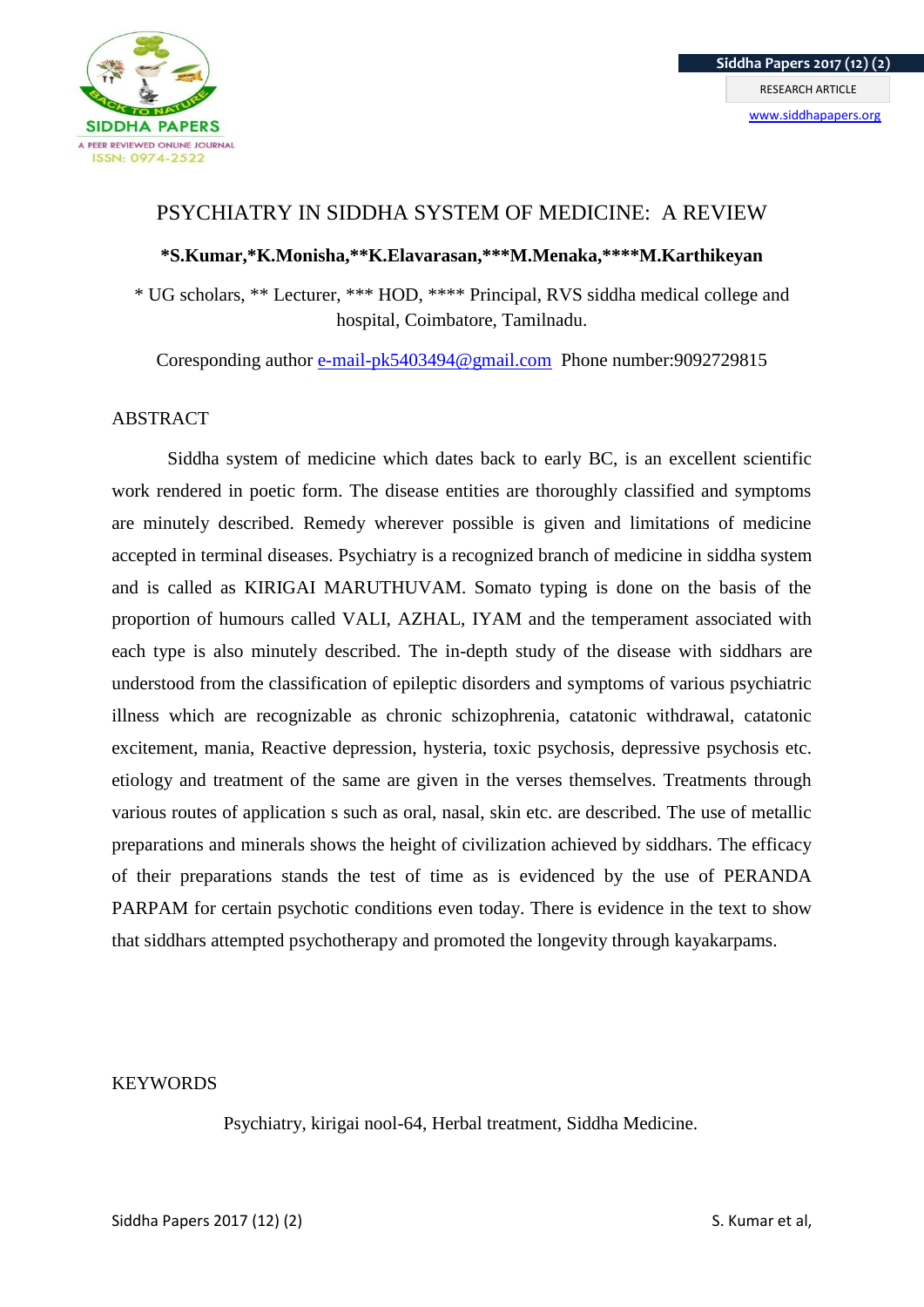#### INTRODUCTION

Psychiatry is a recognized branch of medicine in siddha system and is called as KIRIGAI MARUTHUVAM.The significance of psychiatric thoughts in Tamil culture is brought forth with relevant historical and literary evidences. The etiology,clinical presentation,classification and treatment of mental illness according to this system are discussed.The siddhars were men who have attained 'ASHTAMA SIDDHIS' i.e. the eight supernatural powers. The siddhars belong to a school of great knowledge which originally consisted of 18 members known as NANDIVARGA SIDDHARS .sage Agasthiyar who was the chief of the Siddha School was a celebrated philosopher,grammarian and physician.some of his works are still standard text books of medicine in daily use for Indian medical practitioners. Siddha system of medicine is a science of positive health. It gives ways and means to attain perfection in body and mind and to attain immortality. The object of this system is to prevent disease by careful dieting,activities and relaxation. Siddhars formulated this system after a scientific study of nature and its elements, experimenting with human body and mind. The glory of Siddha system lies in the use of metals and minerals, whereas there is nomention about it in earliest Ayurvedic treatises.

# HUMORAL THEORY

According to siddhars the basic physiological functions of the body such as movement, heat production and regulation and electrolyte balance are maintained and mediated by three humours called MUKKUTRAM. They are VALI, AZHAL, IYAM representing the creation, protection and destruction which can be co related as anabolism and catabolism. **Vali**means gaseous substances of the body and represents the movement, activity, sensation of the body**. AZHAL**means temperature of the body and represents metabolic activities of the body like absorption,assimilation and thermogenesis. **IYAM**means fluid of the body and represents the control and stability of the organism. If these 3humours function harmoniously in the proportion of 4:2:1 then there is positive health. Any alteration in the these humours causes both physical and mental illness`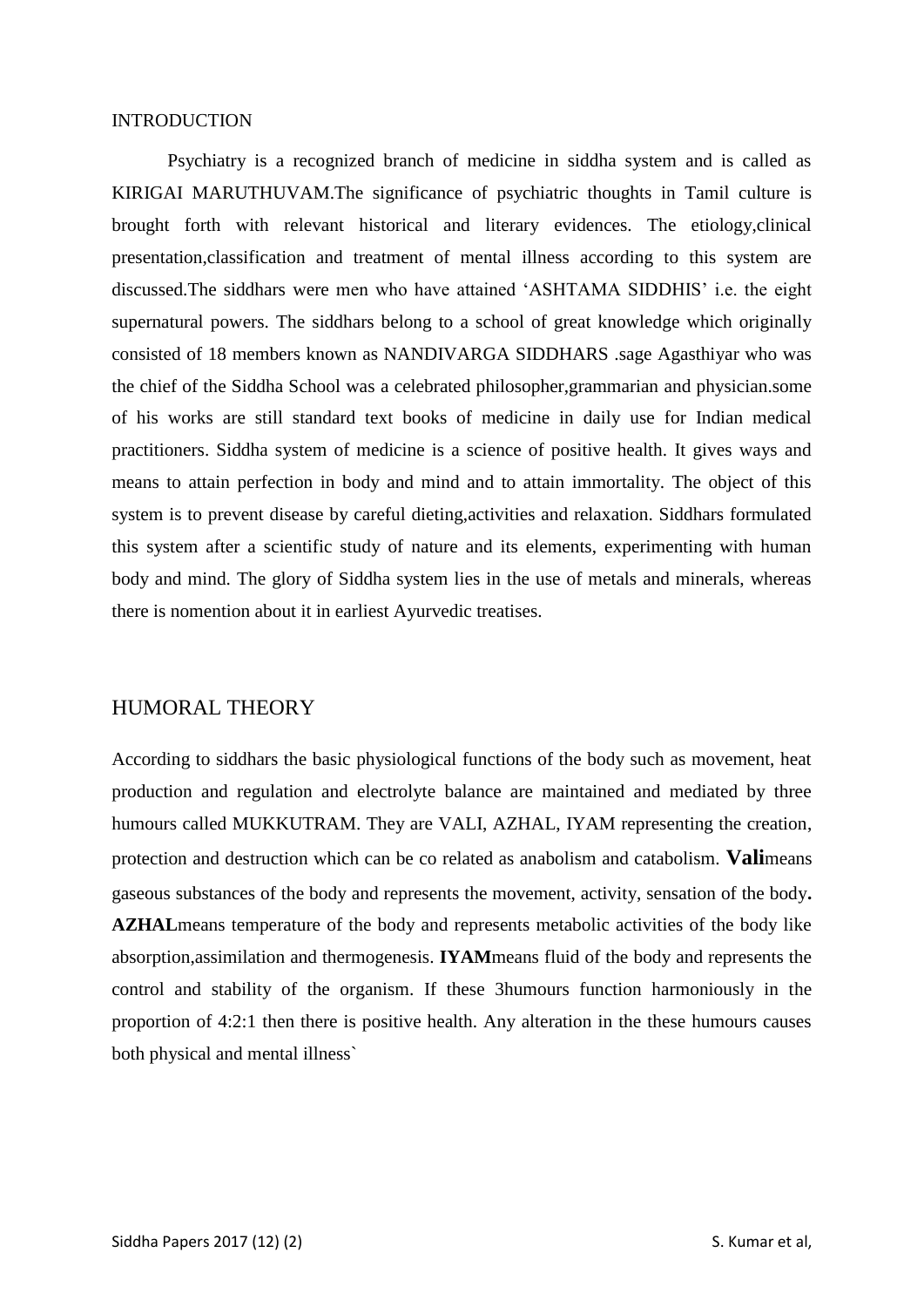#### KIRIGAI MARUTHUVAM

Kirigai maruthuvam, the Pyschiatry in siddha system of medicine is propounded by several siddhars off whom the most important ones are AGASTHIYAR, YOOGI, THERAIYAR. Their descriptions are phenomenological. The unifying factor in siddha psychiatry is the importance laid on the imbalance of three humour, especially the predominance of AZHAL humour over the other two. The siddhars approved of the possible predisposition mental illness due to dietetic habits, age and sex of individuals. They discarded the theory of demonology with which the west was plagued for several centuries. Siddhars approach was more scientific and could be seen from the etiology enumerated by them.

Agasthiyar in his work AGASTHIYAR IYANTHA SASTHIRANGAL narrates etiological descriptions of mental illness. A remarkable account of etiological factor of mental illness has been given in AGASTHIYAR KANAGAMANI NOORU.

The following are the causes described:Excessive anger sexual perversion,impounding guilt, offensive smell and fumes of cremation sleeplessness, conflict, agitation, worry, sudden loss of wealth due to robbery, fear of enemy exhaustion, due to wandering, toxic substances, constant suffering ,drug abuse like kanja and abin,blame worthy activity,fear of higher authority.

#### CLINICAL VARIETIES

Siddha system of medicine as already described,classified the clinical variety of mental illness based on the symptomatology. A closer scrutiny reveals a very good scope of co relation modern clinical varieties of mental illnesses like schizophrenia ,mania ,depression ,convulsive disorders ,neurotic illness ,drug dependence ,toxic psychosis .In siddha system of medicine many treatises are available on clinical varieties among them AGASTHIYAR MANIDAR KIRIGAI NOOL – 64 and YOOGI CHINTHAMANI-800 are noteworthy.

#### KIRIGAL NOOL 64

This book was written by sage agasthiyar, the father of Tamil siddha medicine. It deals with about 18 varieties of FUNCTIONAL PSYCHOSIS. A close scrutiny this book reveals the description of schizophrenia and maniac excitement.

#### SCHIZOPHRENIA, CATATONIC WITHDRAWL STATE

Among the 13 varieties mentioned, the fourth VADHA KIRIGAI, the  $5<sup>th</sup>$  SLETPANA KIRIGAI,the  $13<sup>th</sup>$  ALAR KIRIGAI and  $15<sup>th</sup>$  MOODU KIRIGAI describe the clinical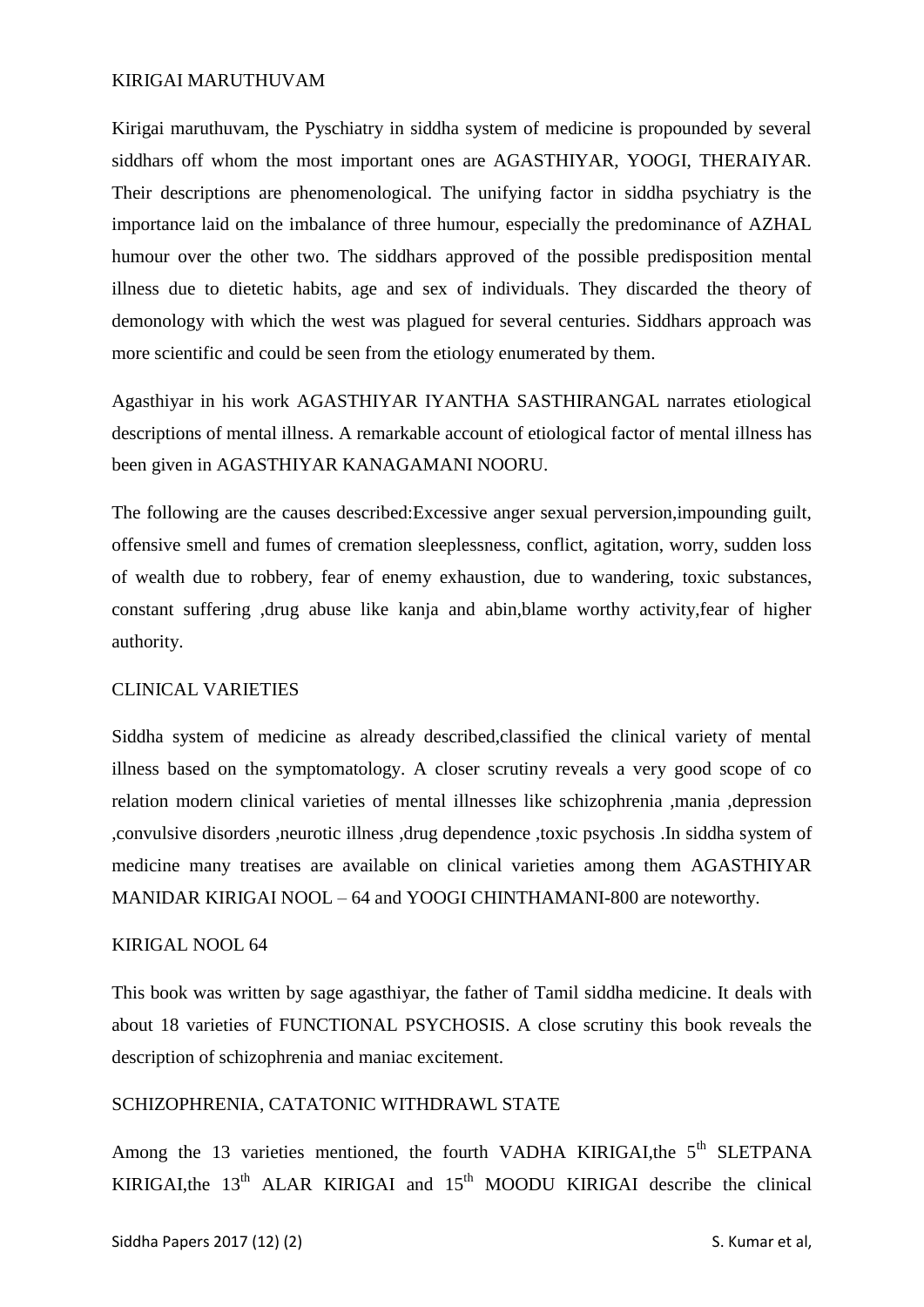symptoms of catatonic withdrawal state.Thesymptoms described are:Lying on the floor, mutism, chillness of the body, wandering, grinding the teeth, beating of the floor, wheeping and muttering, at times mannerism, sleeplessness, bewildered look, frequent removal of clothes and standing naked.

# CATATONIC EXCITEMENT

 $12<sup>th</sup>$  variety MUNNANGAL KIRIGAI, the 16<sup>th</sup> variety VALIPU KIRIGAI and the 18<sup>th</sup> one PEIPIDI KIRIGAI describe the clinical symptoms like: Talking to oneself, shouting at others, mannerism, restlessness, running here and there, wandering, tearing of clothes, abusing and biting others, rolling on the floor etc.

# CHRONIC SCHIZOPHRENIA

The following varieties 1} ANAL KIRIGAI 2} PITHA KIRIGA 3} ECHIL KIRIGAI 7}BOODHA KIRIGAI 8} JALA KIRIGAI 10} KALLERI KIRIGAI 11}KUMBIDU KIRIGAI describe the features of chronic schizophrenia like saluting other men and animals, collecting and eating rubbish, tearing the clothes and remaining naked, smearing motion and urine over the body, rolling on rubbish, banging on the wall, pouring water on the head, drenching in the rain, obeying the commands of others blindly, neglecting food and hygiene, biting others, pelting stones, weeping, abusing and assaulting others etc.

### YOOGI CHINTHAMANI -800

The book YOOGI CHINTHAMANI -800 written by yogi siddhar elaborately deals with both physical and mental illness. It describes functional psychosis, neurosis, somatoform disorder, toxic psychosis etc.,

**The catatonic withdrawal** symptoms are described under the heading VERI AZHAL NOI and THAMANDHA AZHAL NOI. The symptoms of catatonic excitement are described in PERU IYA NOI. Chronic schizophrenia is described in MOODU PITHAM. Maniac excitement is described in stanzas under the heading AZHAL PITHAM, ODU PITHAM, MARKEYA PITHAM AND VERI IYAM. The symptoms of maniac excitement like dancing, jumping, making fun of others, grandiosity, excessive sexual play, wandering tendencies, aggression, abusing others, dryness of mouth, discoloration of skin, and exhaustion are described in those stanzas.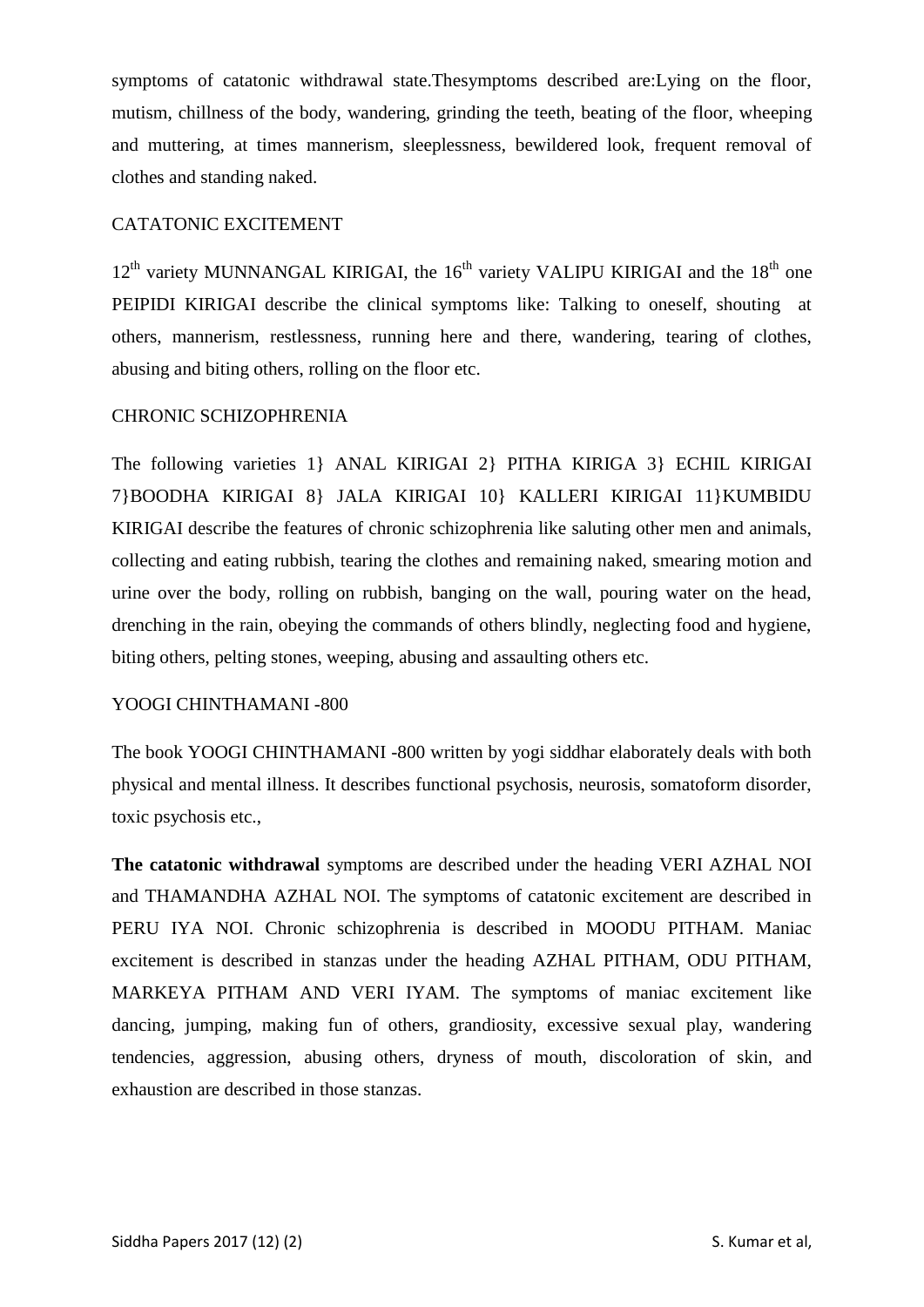### DEPRESSIVE PSYCHOSIS

The symptoms of psychoticdepression are described vividly under the heading HARA PITHAM. The symptoms described are: sitting alone, not talking with anybody, dehydration, loss of energy, loss of courage, loss of appetite, wandering at times, sleeplessness, frequent loss of memory and hypochondriac symptoms.

### TOXIC PSYCHOSIS

Under Nanju vali, toxic psychosis due to extraneous poison is described.Symptoms like perceptual disturbances, fear, restlessness, bewilderment and symptoms of other delusional features are described.

### **NEUROSIS**

Neurotic conditions like Hysteria and depression are described under Thimirvali and Manovali.

## **HYSTERIA**

Under Thimirvali, a lucid description of \hysteria can beseen. Symptoms like standing with folded upper limbs, restlessness, belching, laughing, dancing and singing, frequent change of posture, embracing others, sleeplessness etc.., are described.

### CONVULSIVE DISORDER

A classical description of convulsive disorders is in Siddha medical literature. Different varieties of convulsive, disorders have been describedwith a note of general etiological factors for them. Among them, certain important convulsive disorders are,

- 1. Grandmal Epilepsy
- 2. Partial Adversive Seizures
- 3. Reflex Epilepsy
- 4. Febrile Fits.

### TREATMENT OF MENTAL ILLNESS

In *Manidhar Kirigai Nool– 64,*Agasthiyar describes 18 varieties of medicines for the 18 type of functional psychoses mentioned.In addition to this he also describes a general medicine for all the clinical varieties. According to the route of administration of the medicine, he divides them into 6 groups.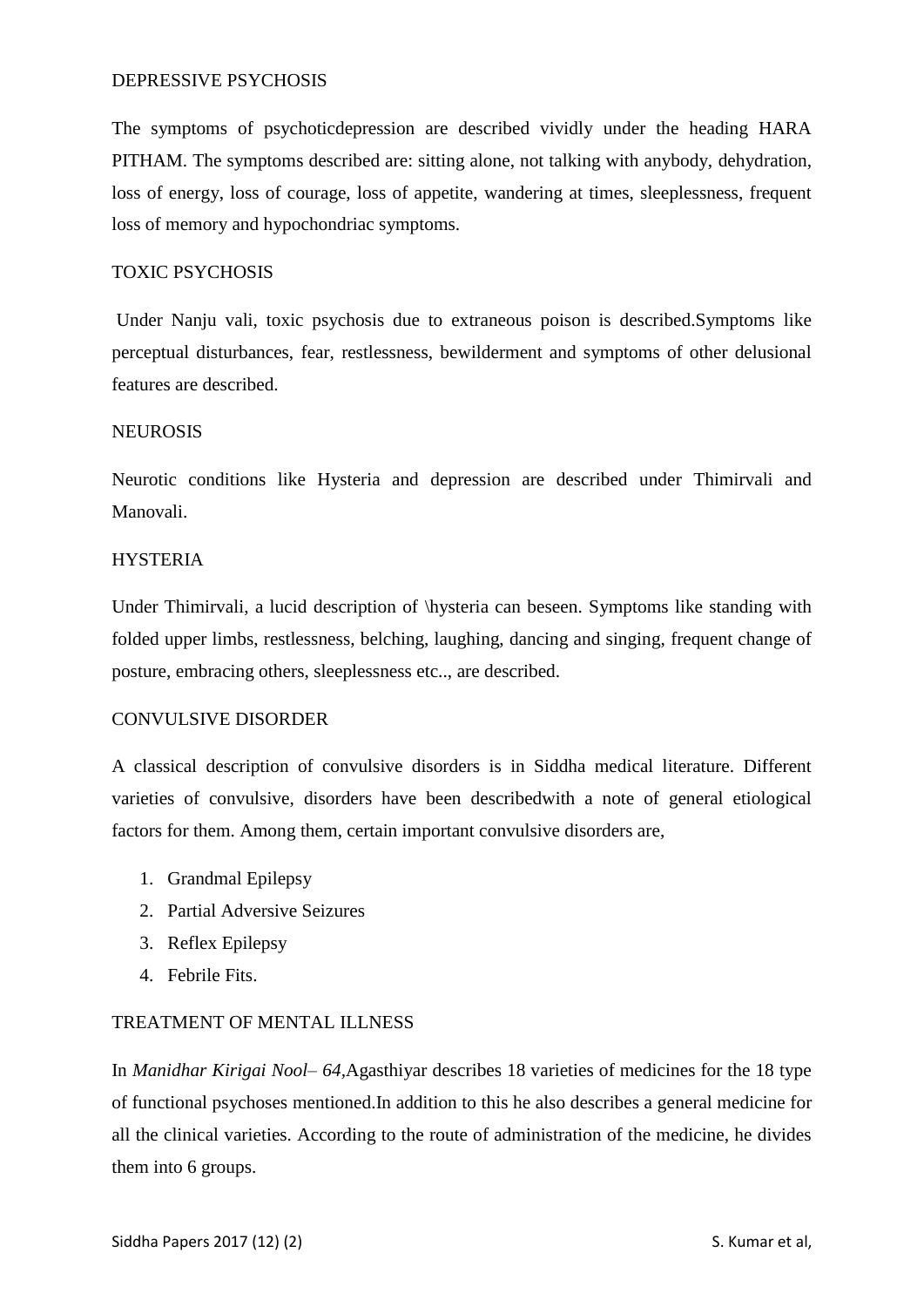| Thuvalai<br>1 <sub>1</sub> | Anointing,<br>external<br>applications |
|----------------------------|----------------------------------------|
| 2. Vedhu                   | Fumigation                             |
| 3. Ullukku Koduthal        | Oral route                             |
| Nasiyam<br>4.              | <b>Nasal Application</b>               |
| 5. Kalikkam                | <b>Ocular Application</b>              |
| Mandhiram<br>6.            | Psychotheraphy                         |

# 1. THUVALAI

The medicinal plants such as Consipium herbaceum, Vitex nigundu, Solanum verbacifolium, and Kaatumullai are ground with butter milk into paste form and smeared all over the body.

# 2. VEDHU PIDITHAL

Using the charcoal of coconut shell, the medicinal leaves of Acalypha indica, Crotolarla vorucosa, Acanthus aspera are put on fire to produce fumes which are inhaled by the patients.

### 3. ULLUKKU KODUTHAL

The above said medicinal leaves with Piper longum are pulverized and administrated orally after mixing the same with water.

## 4. NASIYAM

The drugs such as Vitex nigundu, Acanthus aspera, Allium sativam, are ground with gingili oilto a dry consistency and the same is sniffed through nose.

## 5. KALIKKAM

The drug are such as Acorus calamus, Santalum album, piper nigrum, Mimusa elangi, Allium sativam, Curcuma longa are ground, made into pills and dried in the sun, which are mixed with breast milk and applied on the eyelids.

## 6. MANDHIRAM

In addition to treating the mental illness with drug applied through the five sensory organs, Agasthiyar lays emphasis on treating the 'psycho' with Mandhiram i.e., psychotherapy.This is attempted by removing the unhealthy thoughts, behavior, postures etc., of the mentally ill and replacing them with good thoughts [iyamam], traits [Niyamam} postures [Asbam} etc.